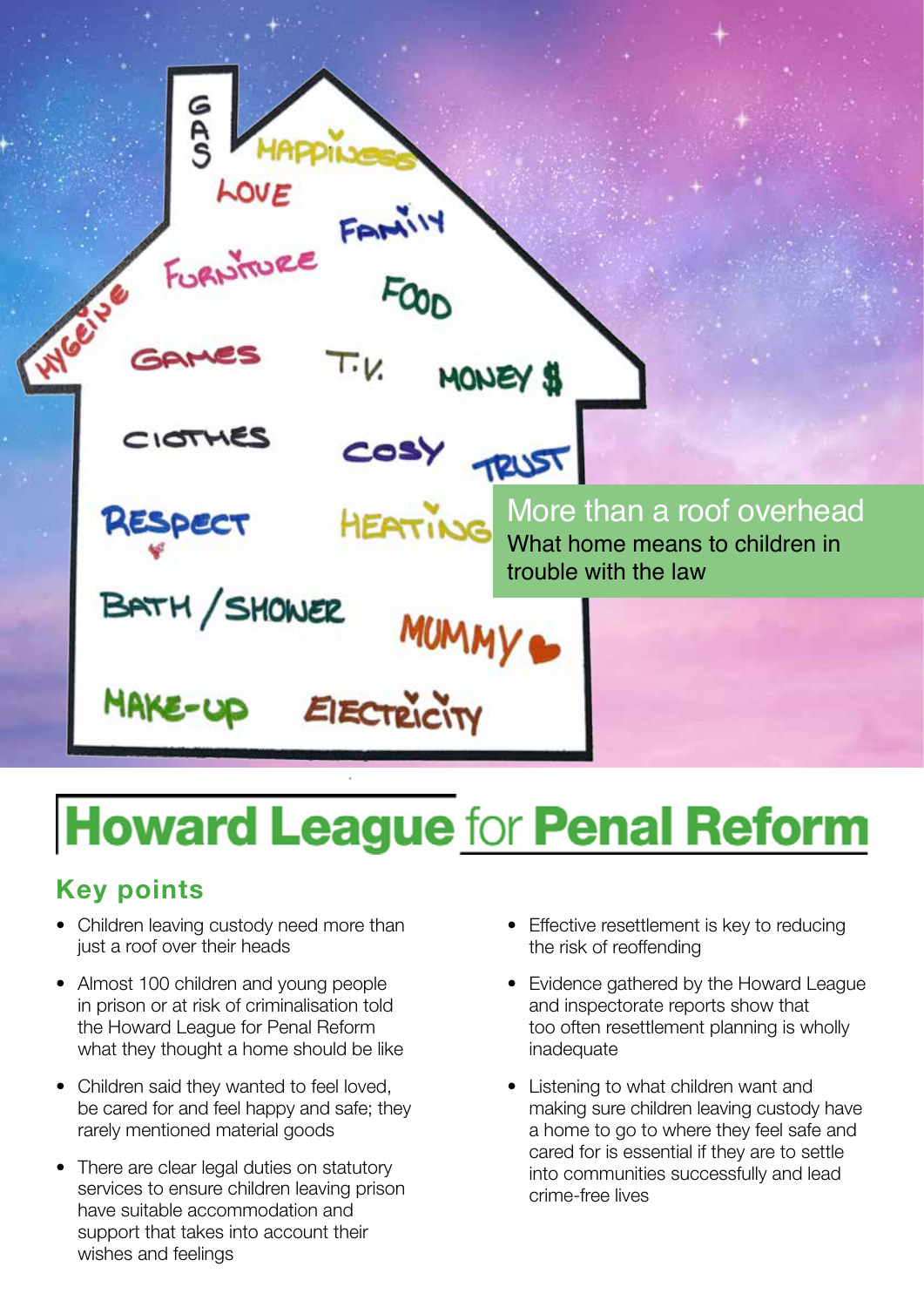# **The Howard League's work on the resettlement needs of children in prison**

In 2002 the Howard League for Penal Reform succeeded in a legal challenge to the assumption that the protections of the Children Act 1989 did not apply to children in prison. The High Court decision, R (The Howard League) v the Secretary of State for the Home Department [2003] 1 FLR 484, triggered a wealth of child protection measures for children in prison and the creation of the Howard League legal service for young people under the age of 21 in prison in England and Wales. Building on the charity's inaugural case, the legal work has focused on the need to ensure the needs of children are met, both in prison and in preparation for their release through a string of reported court cases (Howard League, 2017).

The Howard League legal service is entirely shaped by the needs of the children and young people it aims to support. Young people in prison can contact the specialist team of lawyers directly through a free and confidential advice line. The team receives more than a thousand enquiries each year. In the twelve months leading up to March 2018, we received 280 calls by or on behalf of children under 18. One fifth of these were about inadequate preparation for release. The team has represented hundreds of individual children to secure packages of accommodation and support on release by listening to what they want and challenging the statutory agencies who are legally responsible for them to provide it.

In addition to direct legal work, the Howard League has developed public legal education materials in partnership with young people and professionals to help them better understand the law (Howard League, 2012; Howard League, 2013). Participation work with young people and adults supporting them informs the charity's wider policy work.

This report brings together the Howard League's legal and policy expertise concerning access to accommodation and support for children in the criminal justice system and young people's views on what a home should be.

# **Better resettlement reduces the risk of reoffending**

Stable accommodation can result in a reduction of more than a fifth in reoffending rates in adults (Social Exclusion Unit, 2002). Research by the Youth Justice Board (2007) found that 40 per cent of children in custody had previously been homeless or have sought formal housing support. More recently, Bateman et al have concluded that there is clear evidence that where resettlement provision for young people is afforded the necessary priority and dedicated resources are deployed, it is possible to achieve impressive results that improve recidivism outcomes and make significant financial savings (2013). In the words of a young advisor writing for a Howard League report on resettlement and the legal rights of children and young people in 2012, "resettlement is important so that you move on. So that you can forget about the past and think about the future. You're not giving people a chance if you're sending people back to the same thing and the same patterns they were in before".

Similarly, in a joint report on resettlement for children by Her Majesty's Inspectorate of Probation, Care Quality Commission and Ofsted (2015), the benefits of good accommodation and support were recognised:

"We saw some excellent work both in custody and in the community, and for a small number of children, this hard work had contributed to successful resettlement back into the community. Those children had not reoffended. They had been helped to find and maintain suitable accommodation, they were engaged in education, training or employment and they told us about how they had changed the way they thought about themselves and their future. They were determined to make a new start and to stop offending."

Effective reintegration into society fits squarely within what McNeil and Schinkel (2016) refer to as the second and third levels within desistance theory, namely a sense of identity and belonging in society.

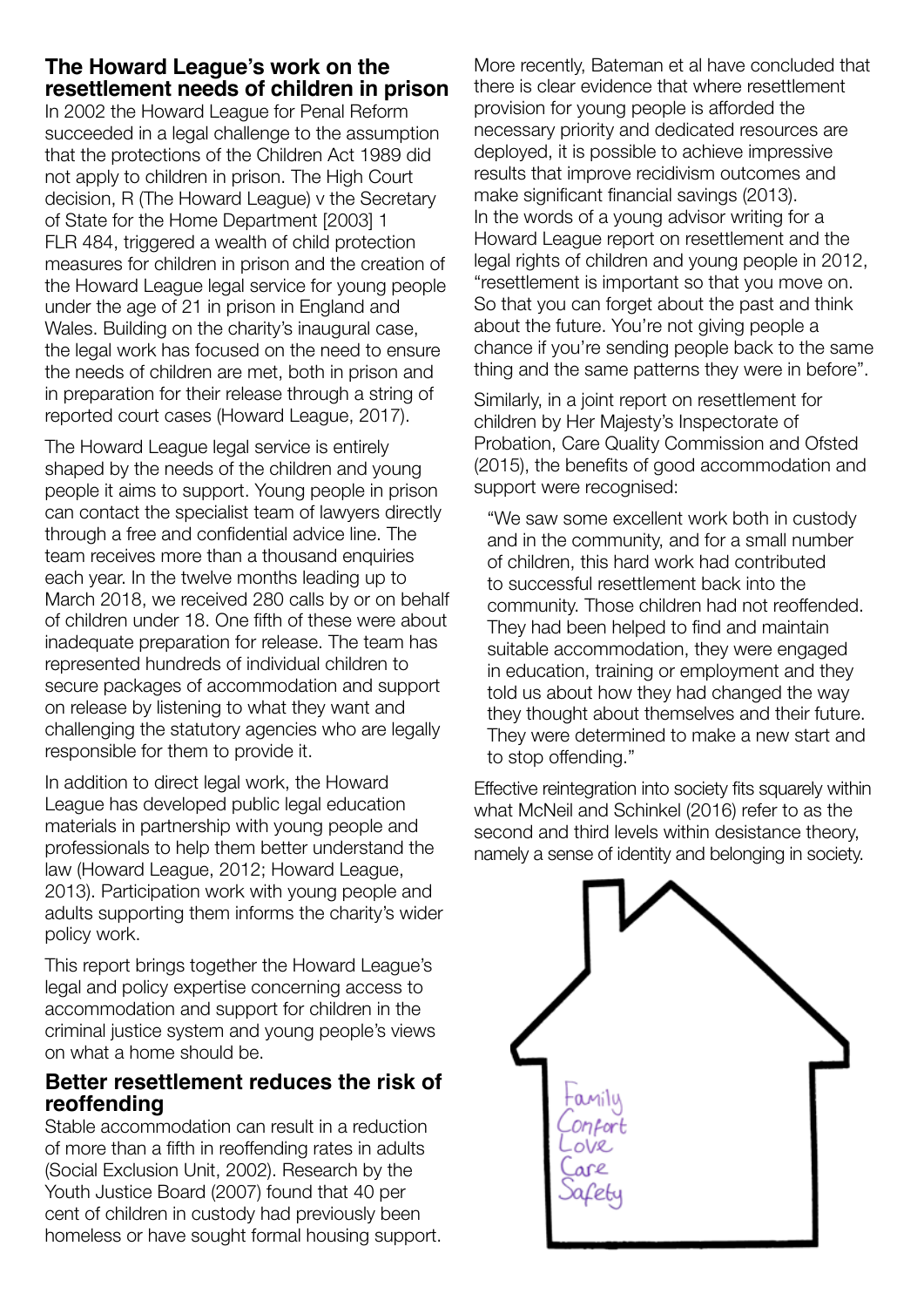# **What the law requires for children leaving custody**

The close relationship between desistance and effective reintegration is recognised in international and national law.

#### **International law**

The United Nations Convention on the Rights of the Child (UNCRC), which has been signed by all UN member states, bar the United States of America, requires states to treat children in conflict with the law in a way that "promotes reintegration and the child's assuming a constructive role in society" (Article 40).

Similarly, the United Nations Rules for the Protection of Juveniles Deprived of their Liberty, states that "[t]he Competent authorities should provide or ensure services to assist juveniles in reestablishing themselves in society" (Rule 80).

The European Prison Rules state that "all detention shall be managed so as to facilitate the reintegration into free society of persons who have been deprived of their liberty" (Rule 6) and "additional assistance shall be provided to children who are released from prison" (Rule 35.3).

The European Rules for juvenile offenders subject to sanctions and measures go further: they require children in prison "be guaranteed a variety of meaningful activities and interventions according to an individual overall plan that aims at progression through less restrictive regimes and preparation for release and reintegration into society" (Rule 50.1).

#### **English law**

In English law, the purpose of the criminal justice system for children is to prevent reoffending (section 37, the Crime and Disorder Act 1998). National Standards, set by the Youth Justice Board, require that needs of young people in custody are addressed in a co-ordinated and holistic way to enable effective resettlement (standard 9, YJB 2013). Youth Offending Team workers, who are responsible for the criminal justice supervision of children, are responsible for assessing accommodation needs prior to transfer to the community, ensuring that satisfactory accommodation is available prior to release (standard 9.44).

If a child cannot return home and the child is not already in care, social services are required by section 17 of the Children Act 1989 to assess the child's needs. If the child is unable to achieve a reasonable standard of health or development without help from social care and requires suitable accommodation, section 20 of the same Act

requires that the local authority provide it. The same provision requires that local authorities take into account the wishes and feelings of the child so far as is practicable.

While it is possible for some children aged 16 and 17 to be provided with accommodation available to homeless adults, this should only happen if the child refuses support from social services on an informed basis. This is because "[t]here is all the difference in the world between the services which a child can expect from her local children's services authority, to make up for the lack of proper parental support and guidance within the family, and the sort of help which a homeless young person…can expect from her local housing authority" (R (M) v Hammersmith and Fulham [2008] 1 WLR 535 at paragraph 24).

Once a child is looked after, local authorities take on a quasi-parental role. Corporate parenting principles in force as of 1 April 2018 for looked after children and children leaving care "describe the behaviours and attitudes expected of councils when they are acting as any good parent would do by supporting, encouraging and guiding their children to lead healthy, rounded and fulfilled lives" (Department for Education, 2018).

The statutory guidance on the legal duties owed towards looked after children leaving prison require that children are provided written information about their release package as soon as possible and no later than ten working days before release (paragraph 8.80, Department of Education, 2015).

Honesty voundarie pots IFE IF Furnitures food **WarM≰** layakt ei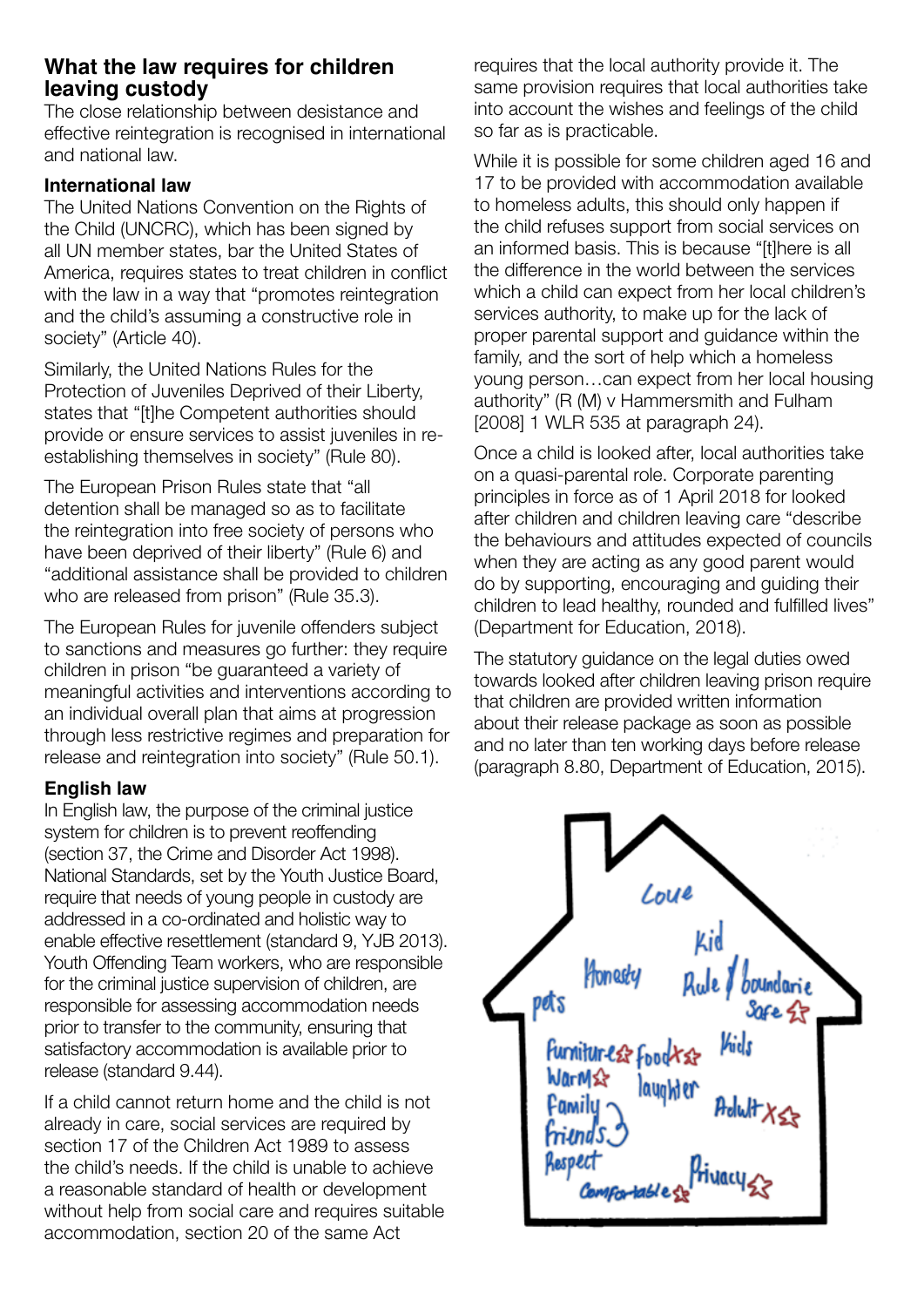# **Resettlement provision for children in prison is inadequate**

Inspection regimes for children in prison routinely measure resettlement. A joint report by three inspectorates on the resettlement of children leaving prison concluded that children were failing to lead crime-free lives because they were not properly supported on release (Her Majesty's Inspectorate of Probation et al, 2015):

"In England and Wales, over two-thirds of children reoffended within 12 months of release from secure institutions. Of the 29 children we tracked from custody into the community, only one-quarter fully complied with their supervision. These are shocking statistics. Shocking because we have known for at least a decade what helps children leaving custody to stop offending; and shocking because too few of these children are being provided with what they need to lead crime-free lives."

In his 2016–2017 Annual report, the Chief Inspector of Prisons found that some "good efforts" by professionals to prepare children for release were "too frequently…undermined by a lack of accommodation". Despite the clear legal duty to support looked-after children, at each inspection he "found examples of children not knowing where they would live until the day of release, children being released into unsuitable bed and breakfast accommodation and, inexcusably, children released to no address at all" (page 66, HMIP, 2017a). Less than half of children who responded to surveys by HMIP (41 per cent) in 2017 felt that they had a say about what would happen to them when they were released (page 40, HMIP 2017b).

These concerns about poor resettlement for children leaving prison are mirrored in the calls to the Howard League's legal advice line in 2017. The team received 67 new enquiries about resettlement. The vast majority (56) related to children not having suitable accommodation identified prior to release. The Howard League received enquiries concerning:

- children who were put in emergency accommodation on the day of their release
- children who were unable to go back to their home area because of an exclusion zone
- children who were being released to their family homes even though it was not suitable
- children who felt they were not consulted about their release plans or did not agree with their release plans
- children who received unsuitable or inadequate

packages of support from social services

children who received no support at all from social services despite having nowhere to live on release.

In every case the Howard League supported the child, either providing them with expert advice and representation or referring the child to another solicitor for support to challenge the failings by the relevant authorities. The reality in such cases is that all professional energy is so focused on finding an address for the child, that creating a full package of support in an environment that the child wants and where the child will feel safe and cared for is often seen to be unattainable.



# **Listening to children and young people about what makes a home**

As part of the Howard League's participation work, funded by the Big Lottery and the European Commission in partnership with Defence for Children International, 96 children and young adults were asked what home meant to them.

The Howard League worked with these children and young people through mixed methods including questionnaires to children in custody and participation workshops with children in contact with the criminal justice system, including children in secure training centres, secure children's homes and prisons and children in care.

Of the 96 children and young people, 71 were male and 18 were female. Seven children and young people did not state their gender. The children and young people ranged in age from 13 years to 24 years, with the majority aged 16 and 17. The majority (85 per cent, 81 in number) of the children and young people were in secure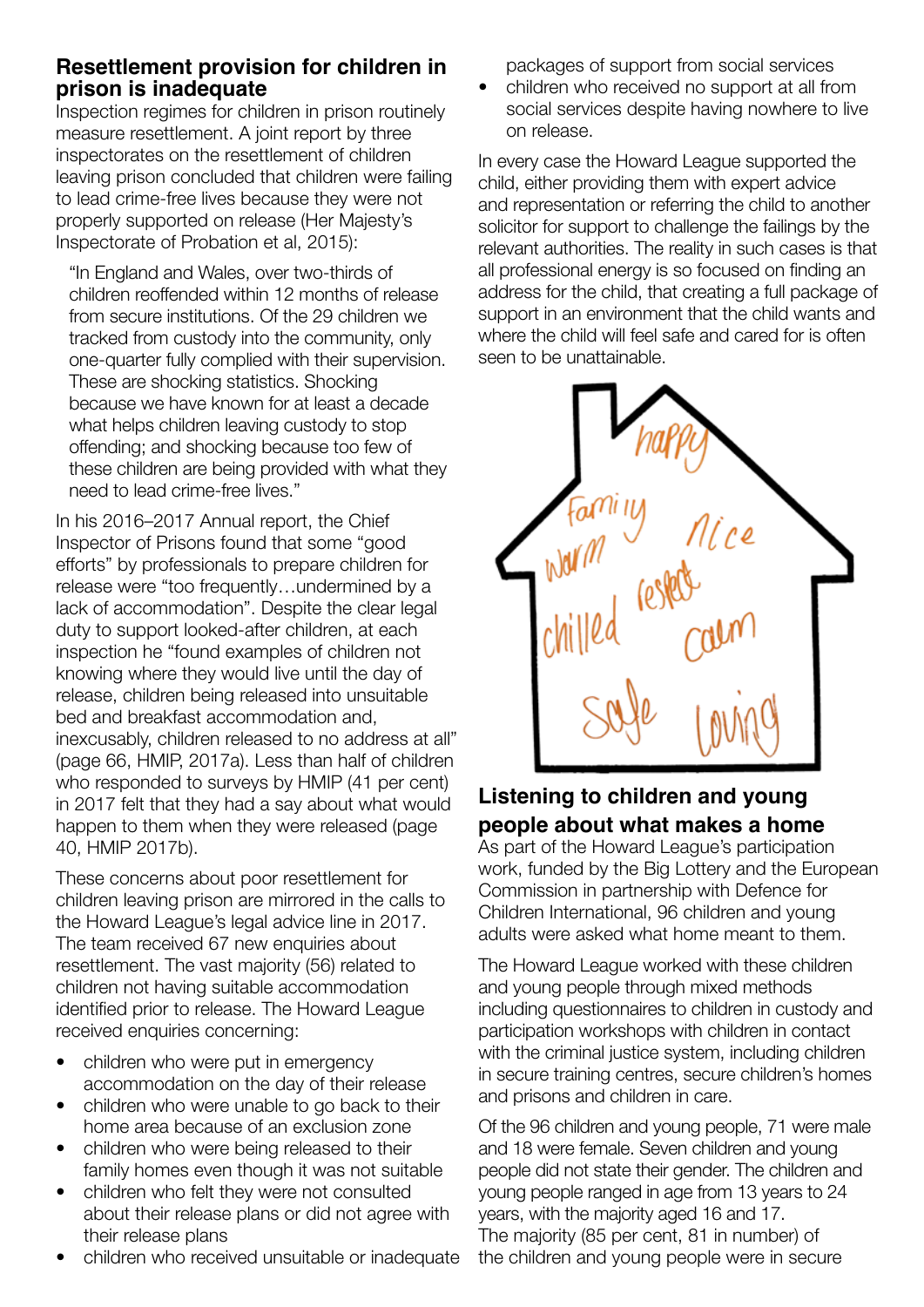custody, either in a secure children's home, a secure training centre or prison. Given that on average there were 868 children in custody in 2017, this represents a significant sample of this population. The remaining 15 per cent comprised workshops for children in care in the community in light of Howard League research that children in residential care are at high risk of criminalisation (Howard League, 2016).

The children and young people were given an outline of a house and were asked to write some words or draw pictures to describe what makes a good home.

# **Key messages**

Children and young people have told the Howard League that they want more than just a roof over their heads on release; they want a home. They want to feel wanted and cared for. They want to feel safe.

Children rarely focused on material goods: children focused on love and belonging ahead of their physiological needs. In most instances, when they did mention resources or possessions, they focused on food, warmth and furniture.

The ten most common words or pictures used by children and young people to describe a good home are shown in the pie chart. Family was the most frequent word used, followed by love. Happiness was slightly more popular than care. Safety, food and drink and respect were equally important issues for young people but were cited more frequently than heat.



#### **What makes a home: the ten most common words or pictures**



# **Family**

Over half children and young people said family made a good home. Sometimes young people qualified this. One young person said a good home was 'a happy and supportive family, no worries like money problems, debts or bills and good behaved children'. Another stated a 'loving family'. One mentioned the close bond with family members. Most just put family. It was beyond the scope of this research to explore whether children were thinking of loving families that they were currently separated from by custody or whether they were thinking of a family that they would like to have.

# **Love, happiness and friendly**

The second most important factor for a good home was love, cited by just under half the children and young people. Several young people drew hearts to emphasise this. One young person wanted a 'happy, loving, friendly, careing [sic]' home. Another said home meant 'being loved'. There was a clear sense that above all children wanted to feel wanted.

Around a quarter of children and young people said happiness or laughter made a home. One child specified a good home should be 'fun'. Several children and young people wanted a home to be "friendly" or have friendly people inside it.

The heavy emphasis on love, happiness and friendliness throughout the young people's responses suggests that the atmosphere within the home was more important to young people than the physical conditions of the building.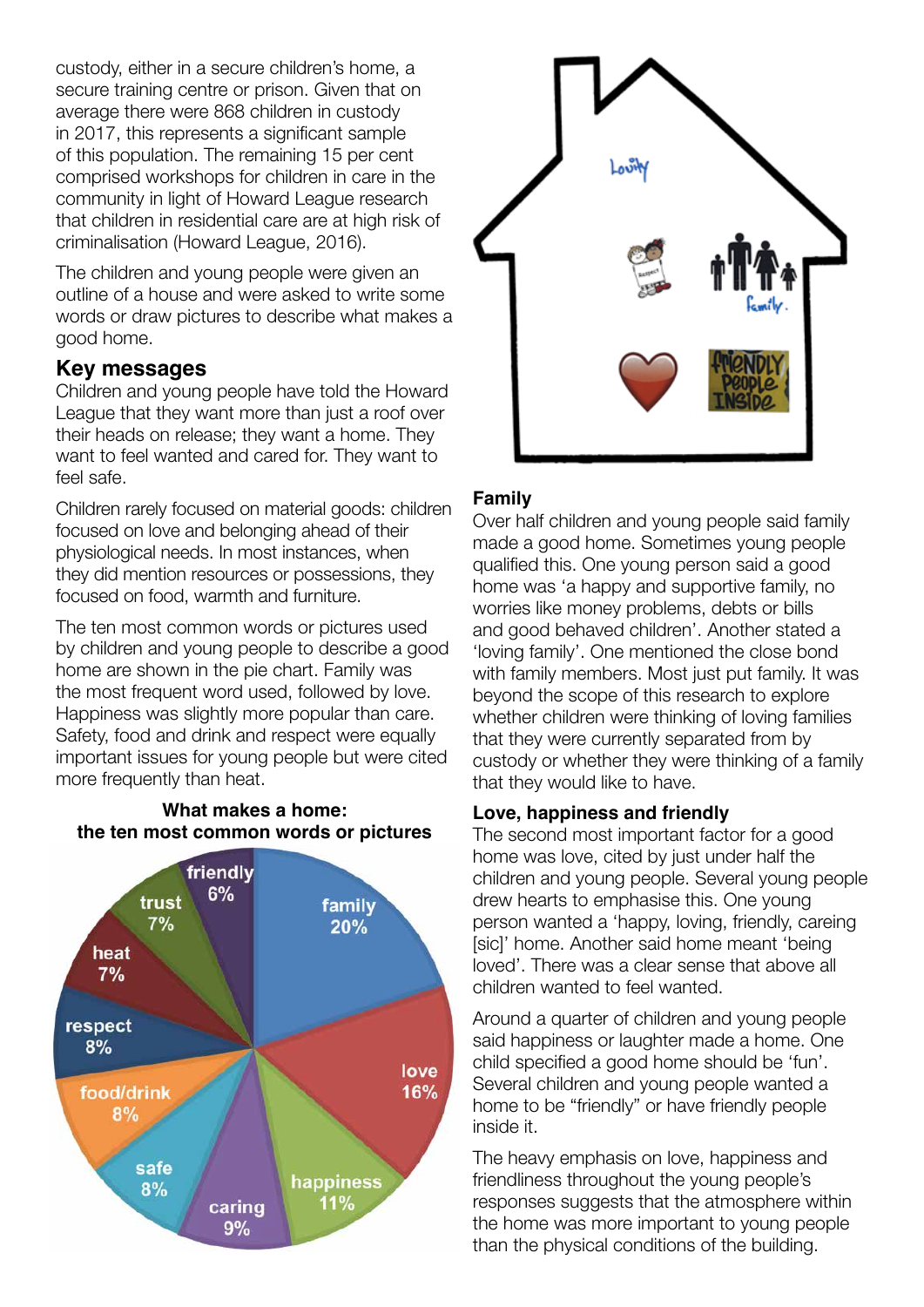### **Care and support**

Around one quarter of children and young people said caring made a home. One young person told us 'When someone cares about you, you feel happier'. Another said a good home was 'A home where people help you, care for you, trust you'. One child wanted a home with 'good and caring staff' and 'people who get people'. Another thought a good home was where 'people listing [sic] to u'. One child described a good home as 'a place you'd always wanna come to'.

A small number of children and young people thought a good home was somewhere where people were supportive or helpful. Some young people wanted support to meet their specific needs. For example, one young person told us a good home was where 'staff know sign language'.



#### **Safety and respect**

Over a quarter of children and young people cited safety as an important factor. One young person thought home should be 'somewhere to escape from the cruel outside world/reality' and 'a place you feel safe/loved'. Another child told us home was where you 'feel safe, get looked after, be supported'.

Some of the young people specified the type of area a good home should be in. One young person said a good home meant 'a good area of low crime, family, stability, no drugs, no alcohol and financially healthy'. Other children thought a good home should be in a 'good area'.

Almost one fifth of children and young people wrote respect. One young person thought home meant 'respecting one another and treating people the way you want to be treated'.



It was beyond the scope of this project to explore the extent to which children and young people had experiences of being unsafe in their living environments, although the 2016–2017 annual report by HMIP made grave findings about the lack of safety within the prison estate for children. HMIP's own surveys showed that 46 per cent of boys felt unsafe in their establishment.



#### **Food and drink, warmth and comfort**

Around one fifth of young people focused on food and drink or warmth and comfort. One young person stated 'comfortable, stable, warm, food in the fridge'. Some children were very specific in wanting to have 'gas' and 'electricity' possibly indicating that this had been an issue for them in the past.

This indicated children may have experienced a lack of food in the fridge, let alone healthy meals or a lack of warmth in the past.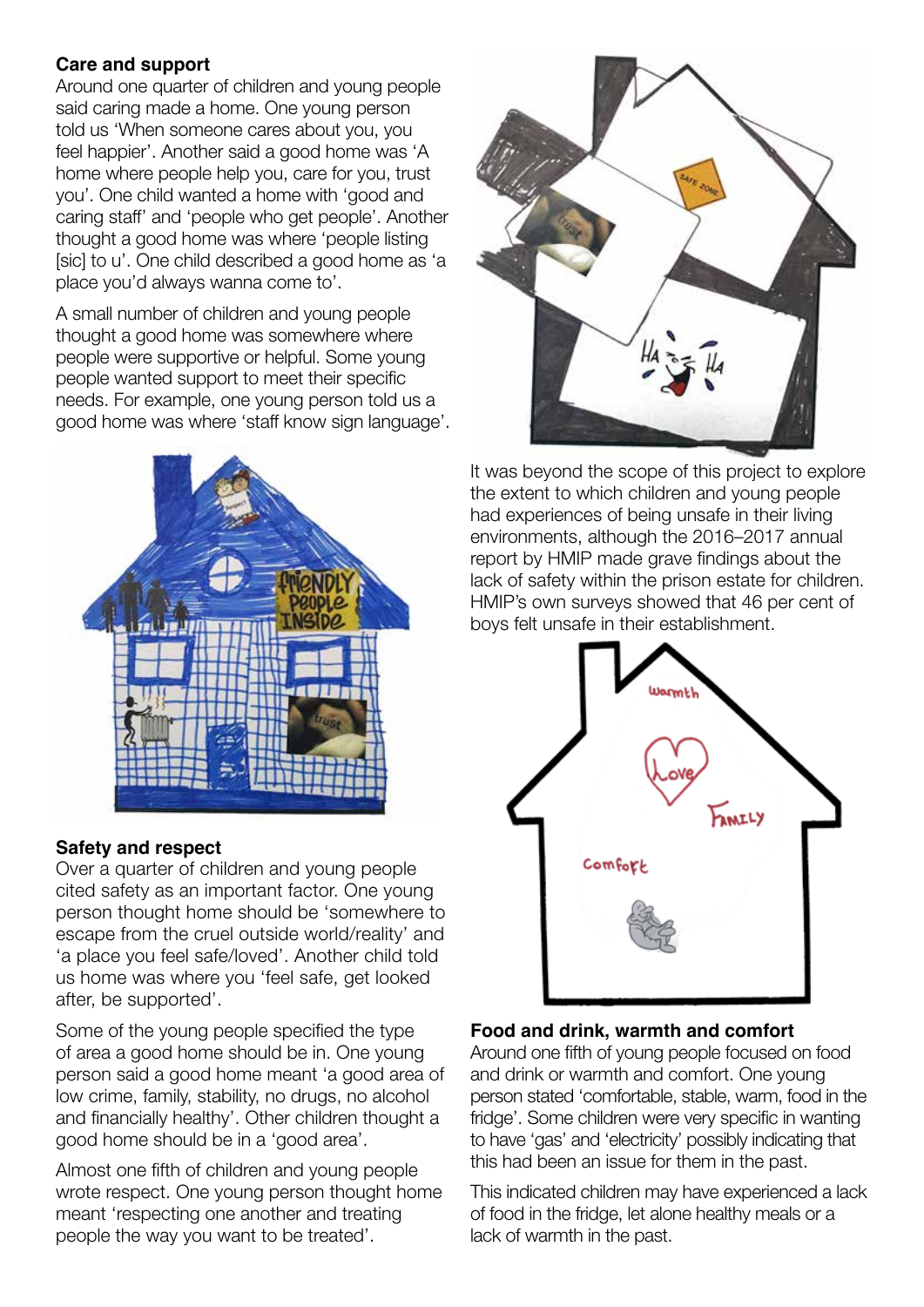# **Reflections**

For many children and young people in prison home is not about a roof overhead or the quality of the physical building so much as how it feels. Children told us that to them a home means family, love, happiness, care and safety. Children and young people want to feel wanted in their homes. Children rarely prioritised material goods in their vision of what home meant to them.

If care and support for children in the criminal justice system is to be effective, it needs to strive to achieve real homes for children where they feel cared for and wanted so that they can make a fresh start. Planning must take into account the wishes and feelings of children as required by law.

The evidence base and the law are clear. Effective resettlement is key to reducing the risk of reoffending. There is a legal duty to ensure children's needs are met and they are provided with suitable accommodation and support that factors in their wishes and feelings so far as practicable.

Yet, children are still facing imminent release from custody with no or inadequate support in place.



It is essential that law and reality converge. The first step is to make children's voices heard so that professional thinking in this area takes what children want for a home as the driving force behind resettlement work. This in turn will increase the chances of children being released to a home where they feel safe and wanted and better able to build positive, crime-free lives.

#### **Jasper: a case study**

*Jasper (not his real name) took part in one of the Howard League participation workshops about resettlement and the law while he was in a secure unit. When asked what makes a home, Jasper wrote 'laughter, comfy, family, friends and chilled out'.* 



*Howard League lawyers had been working with him as he was due to leave custody in three weeks but had no idea where he was going.* 

*Jasper thought he might have to go back to live with a family member who did not want him, an arrangement that was bound to fail. He was extremely distressed and feared both being forced to return to the family home where he felt he was not wanted and not knowing where he would live.* 

*Howard League lawyers contacted his home social services department, setting out his needs, wishes and feelings based on what he had told us both through our legal work with him and what he had put in his picture (above). Detailed representations were made to children's services that there was a legal duty to provide him with a home as a "looked after child". In response to the Howard League's representations, social services agreed to provide him with appropriate care and support in a children's home.* 

*The manager of the children's home visited him in custody, prior to release, in order to get to know him. After he was released, Jasper told the Howard League that he felt happy; the placement matched his idea of what made a home and he felt relaxed and cared for there.*